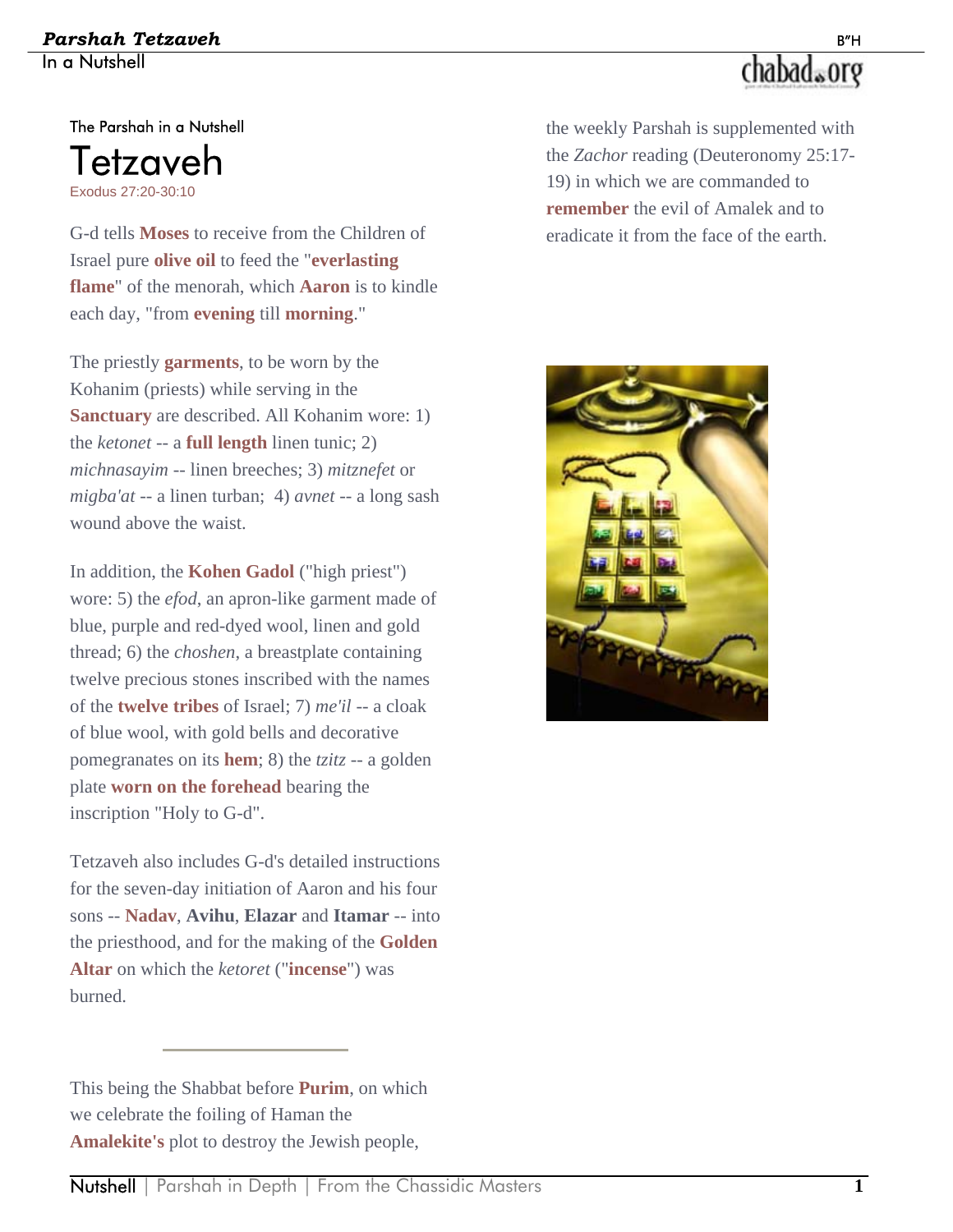Tetzaveh

Exodus 27:20-30:10

The "And **you** ," says G-d to Moses,

*Shall command the children of Israel, that they bring to you pure olive oil crushed for the light, to raise an everlasting flame.*

#### **Commentary**

 $\overline{a}$ 

**you:** *And you shall command... (27:20)* 

Tetzaveh is the only Parshah in the Torah since Moses' birth in which Moses' name does not appear (with the exception of the book of Deuteronomy, which consists wholly of a first-person narrative spoken by Moses). The reason for this is that, [when the people of Israel sinned with the Golden Calf,] Moses said to G-d: "If You do not [forgive them,] erase me from the book that You have written" (Exodus 32:31). This was realized in the Parshah of Tetzaveh, since the censure of a righteous person, even if made conditional on an unfulfilled stipulation, always has some effect. (Baal HaTurim)

While Moses' *name* does not appear in the Parshah of Tetzaveh, Moses himself is very much present: the entire Parshah consists of G-d's words to Moses! Indeed, the Parshah's first word is *ve'attah*, "and you"--the "you" being the person of Moses.

Indeed, the word "you" connotes its subject's very self, while a person's name is a more superficial "handle" on his personality. This means that Moses is *more* present in our Parshah--that is, present in a deeper, more essential way--than any mention of his name could possibly express.

This is fully in keeping with the Baal HaTurim's explanation (cited above). Because Moses was prepared to forgo mention of his name in the Torah for the sake of his people, he merited that his quintessential self--the level of self that cannot be captured by any name or designation--be eternalized by the Torah. It is this level of Moses' self that is expressed by his "nameless" presence in the Parshah of Tetzaveh. (The Lubavitcher Rebbe)

*command***:** *And you shall command the children of Israel (27:20)* 

The word *tetzaveh*, "to command," also means "to connect" and "to bond." Thus the verse can also be read as G-d saying to Moses: "And you shall bond with the

*In the Tent of Meeting, outside the Parochet which is before the Testimony, Aaron and his sons shall order it from evening to morning before G-d*

#### **For Dignity and for Beauty**

The next 43 verses -- about half of the Parshah's total -- consist of G-d's instructions to Moses regarding the making of the priestly garments for Aaron and his sons, who will perform the service in the Sanctuary.

*And you, take Aaron your brother, and his sons with him, from among the children of Israel, that he may minister to Me: Aaron, and Nadav, Avihu, Elazar and Itamar, the sons of Aaron.* 

*And you shall make holy garments for Aaron your brother, for dignity and for beauty.* 

#### **Commentary**

<u>.</u>

Children of Israel." For every Jewish soul has at its core a spark of the soul of Moses. (Ohr HaChaim)

*crushed***:** *And that they bring to you pure olive oil... to raise an everlasting lamp... from evening to morning (27:20-21)* 

These verses contain a paradox: "everlasting flame" implies a state of perptuality and changelessness; "from evening to morning" implies fluctuating conditions of lesser and greater luminance.

For such is our mission in life: to impart the eternity and perfection of the Divine to a temporal world, and to do so not by annihilating or overwhelming the world's temporality and diversity, but by illuminating its every state and condition- from "evening" to "morning"--with the divine light.

(The Lubavitcher Rebbe)

*Pure olive oil, crushed for the light (27:20)* 

Just as the olive yields light only when it is pounded, so are man's greatest potentials realized only under the pressure of adversity.

(The Talmud)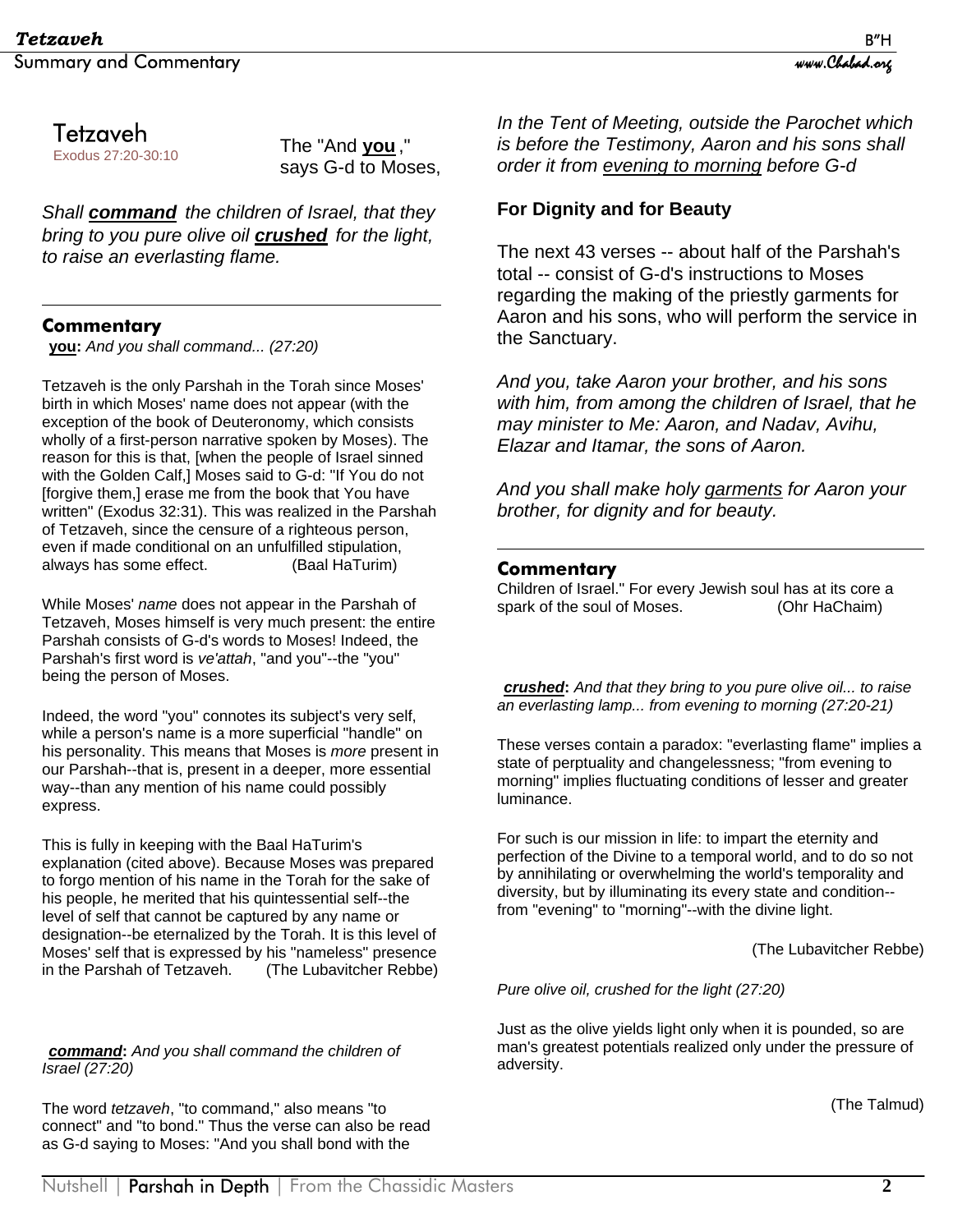A total of eight types of garments should be made. All Kohanim (priests) should wear the *ketonet* (tunic), *michnasayim* (breeches), *mitznefet* or *migba'at* (hat or turban); and *avnet* (sash). In addition, the Kohen Gadol (high priest) should wear a *me'il* (cloak), *efod* (apron), *choshen* (breastplate) and *tzitz* (crown).

#### **The Efod**

*And they shall make the efod of gold [thread], blue, purple and scarlet [wool], and fine twined linen, artistic work.* 



The Efod resembled an apron worn

#### $\overline{a}$ **Commentary**

 resembled: *And they shall make the efod... It shall have its two shoulder-pieces joined at its two edges... And the finely wrought girdle of the efod, which is upon it, shall be of the same (28:6-8)* 

I haven't heard nor have I found in the Talmud an explanation of [the Efod's] form. My heart tells me that it is tied on the back, its width the width of a person's back, its form like the apron worn by princesses when they ride horses... (Rashi)

"My heart tells me" is an uncharacteristic phrase for Rashi, who usually relates the simple meaning of the verse without citing sources or telling us how he arrived at a particular meaning. The Lubavitcher Rebbe offers the following explanation, based on Rabbi Israel Baal Shem Tov's famed dictum, "Everything that a person sees or hears should serve him as a lesson in His service of G-d." Perhaps, says the Rebbe, Rashi one day happened to come across a party of noblewomen on horseback, and wondered as to what purpose divine providence had shown him this apparently meaningless scene. Then, when he was struggling to describe the form of the Efod, he realized that this was the model that fit its biblical description.

backwards, so that it covered the back of the wearer from above the waist down to the ankles and overlapped in the front. A sash tied in the front beneath the heart, and two bands extended up the wearer's back to his shoulders.

On the ends of these bands (which rested on the shoulders of the wearer) G-d tells Moses to place two *shoham* (onyx?) stones in gold settings. The stones should be engraved with the names of the twelve tribes of Israel: "six of their names on one stone, and the other six names on the other stone, according to their birth."

#### **The Breastplate**

The second garment that Moses is instructed to make is "the breastplate of judgment." A rectangular piece of fabric (woven of the same materials as the Efod) should be folded in half to make a square pouch measuring half a cubit by half a cubit (approximately 10 inches x 10 inches).

#### $\overline{a}$ **Commentary**

*And that they bring to you pure olive oil... to raise an everlasting lamp... from evening to morning (27:20-21)* 

These verses contain a paradox: "everlasting flame" implies a state of perptuality and changelessness; "from evening to morning" implies fluctuating conditions of lesser and greater luminance.

For such is our mission in life: to impart the eternity and perfection of the Divine to a temporal world, and to do so not by annihilating or overwhelming the world's temporality and diversity, but by illuminating its every state and condition- from "evening" to "morning"--with the divine light.

(The Lubavitcher Rebbe)

*Pure olive oil, crushed for the light (27:20)* 

Just as the olive yields light only when it is pounded, so are man's greatest potentials realized only under the pressure of adversity. (The Talmud)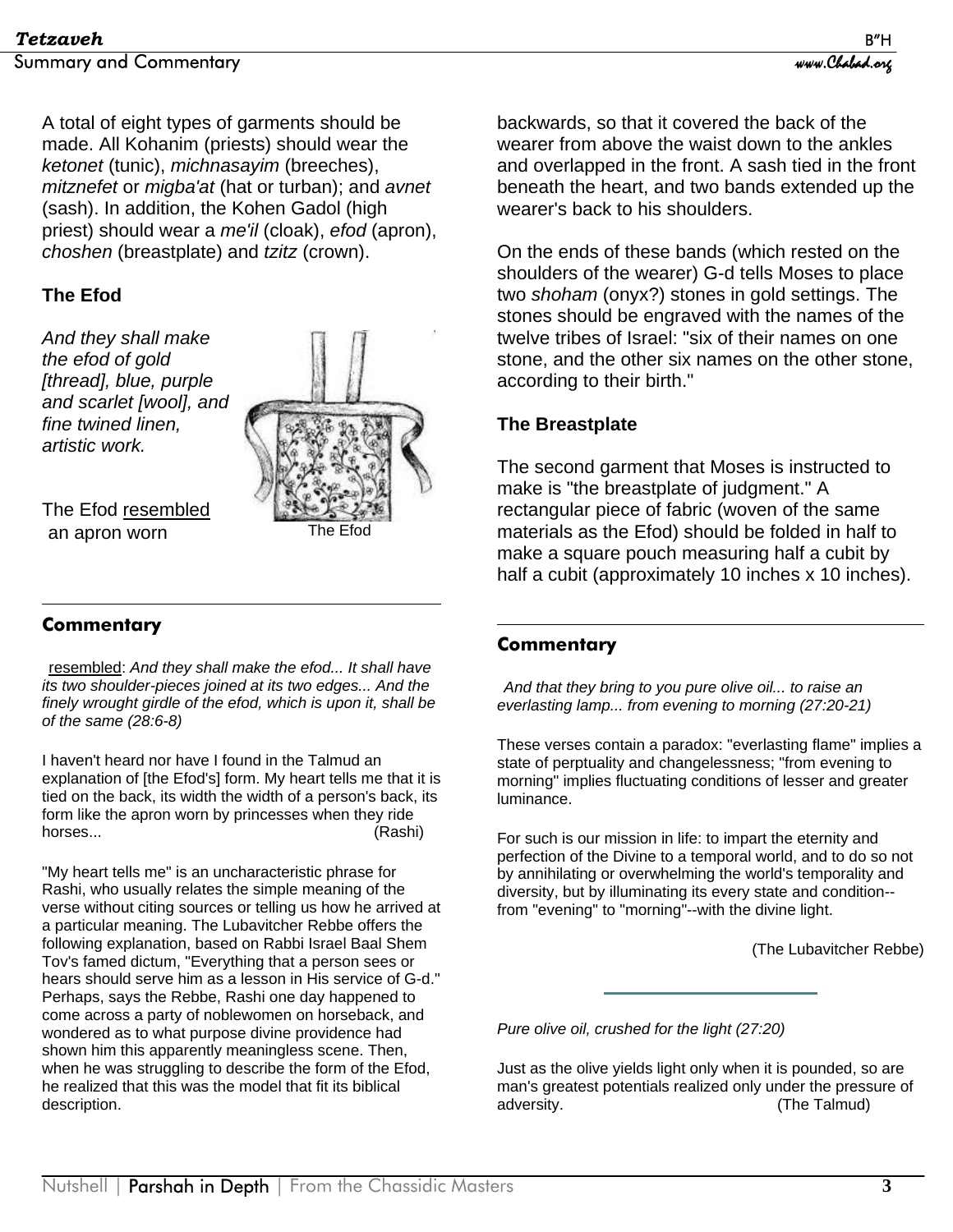Upon its front, in gold settings, twelve **gemstones** should be arranged in four rows:

*A row of a ruby, a chrysolithe, and a beryl: this shall be the first row.* 

*And the second row: a turquoise, a sapphire, and a diamond.* 



The Choshen (before folding)

*And the third row: a ligure, an agate, and a jasper.* 

#### $\overline{a}$ **Commentary**

**gemstones:** *Ruby, chrysolithe, beryl... turquoise, sapphire, diamond... ligure, agate, jasper.... emerald, shoham, jade (28:17-20)* 

This English rendition is but one of several possible translations of the Hebrew "odem, pitedah, bareket, nofech, sapir, yahalom, leshem, shvo, achlamah, tarshish, shoham, yashpei." For a comprehensive anthology of renditions, see "The Living Torah" by Rabbi Aryeh Kaplan (Moznaim 1985).

According to the Midrash (Bamidbar Rabbah 2:7), the colorings of the stones were as follows: Reuben's stone, *odem*, was red; Simeon's stone, *pitedah*, was green; Levi's stone, *bareket*, was white, black and red; Judah's stone, *nofech*, was sky-colored; Issachar's stone, *sapir*, was dark blue; Zebulun's stone, *yahalom*, was white (*lavan*, which can also mean clear); Dan's stone, *leshem*, was of a similar hue as that of the *sapir*; Gad's stone, *shvo*, was gray; Naphtali's stone, *achlamah*, was the color of clear wine; Asher's stone, *tarshish*, was "the color of the precious stone with which women decorate themselves"; Joseph's stone, *shoham*, was black; Benjamin's stone *yashpei*, had the colors of all twelve stones.

In addition to the names of the tribes, the stones also contained the words, "Abraham, Isaac, Jacob, *Shivtei* Yeshurun ('righteous tribes')," so the Breastplate should contain all 22 letters of the Holy Tongue (Talmud).

*And the fourth row: an emerald, and a shoham, and a jade...* 

*And the stones shall be with the names of the children of Israel, twelve, according to their names, like the engravings of a signet.* 

Within the folded cloth under the gems should be inserted the "**Urim and Tumim** ."

The Breastplate should hang upon the High Priest's chest, **firmly bound** to the Efod by means of gold chains extending from the Breastplate's upper corners to the fittings of the Efod's shoulder stones,

#### $\overline{a}$ **Commentary**

**Urim and Tumim:** *And you shall put in the breastplate of judgment the Urim and the Tumim (28:30)* 

The *Urim* and *Tumim* ("illuminator and verifier") was an inscription of the Name of G-d. Inserted in the folds of the Breastplate, it caused the letters inscribed on its stones to light up in response to queries posed by the community leaders, as it is written (Number 27:21): "And [Joshua] shall stand before Elazar the priest, who shall ask counsel for him after the judgment of the *Urim* before G-d: by this word shall they go out, and by this word they shall come in, both he, and all the children of Israel with him." This is why it was called the "breastplate of judgement," since it decided and determined things for the people. (Rashi; Talmud)

**firmly bound:** *And the Breastplate shall not budge from the Efod (28:28)*

The Efod was worn in back and below the waist; the Breastplate, on the front and upper part of the wearer. Thus, the deeper significance of the commandment "And the Breastplate shall not budge from the Efod"(which ranks as one of the 365 prohibitions of the Torah) is that there must be no "gap" between the upper and lower aspects of life, or between its forward and backward elements. True, the human being consists of both the sensitive heart and the functional foot; true, life is composed of sublimely spiritual moments as well as the daily tending to one's material needs. But the "Efod" must be securely bound to the "Choshen". The upper must permeate the lower, and the external must never lose sight of its inner essence and purpose. (The Lubavitcher Rebbe)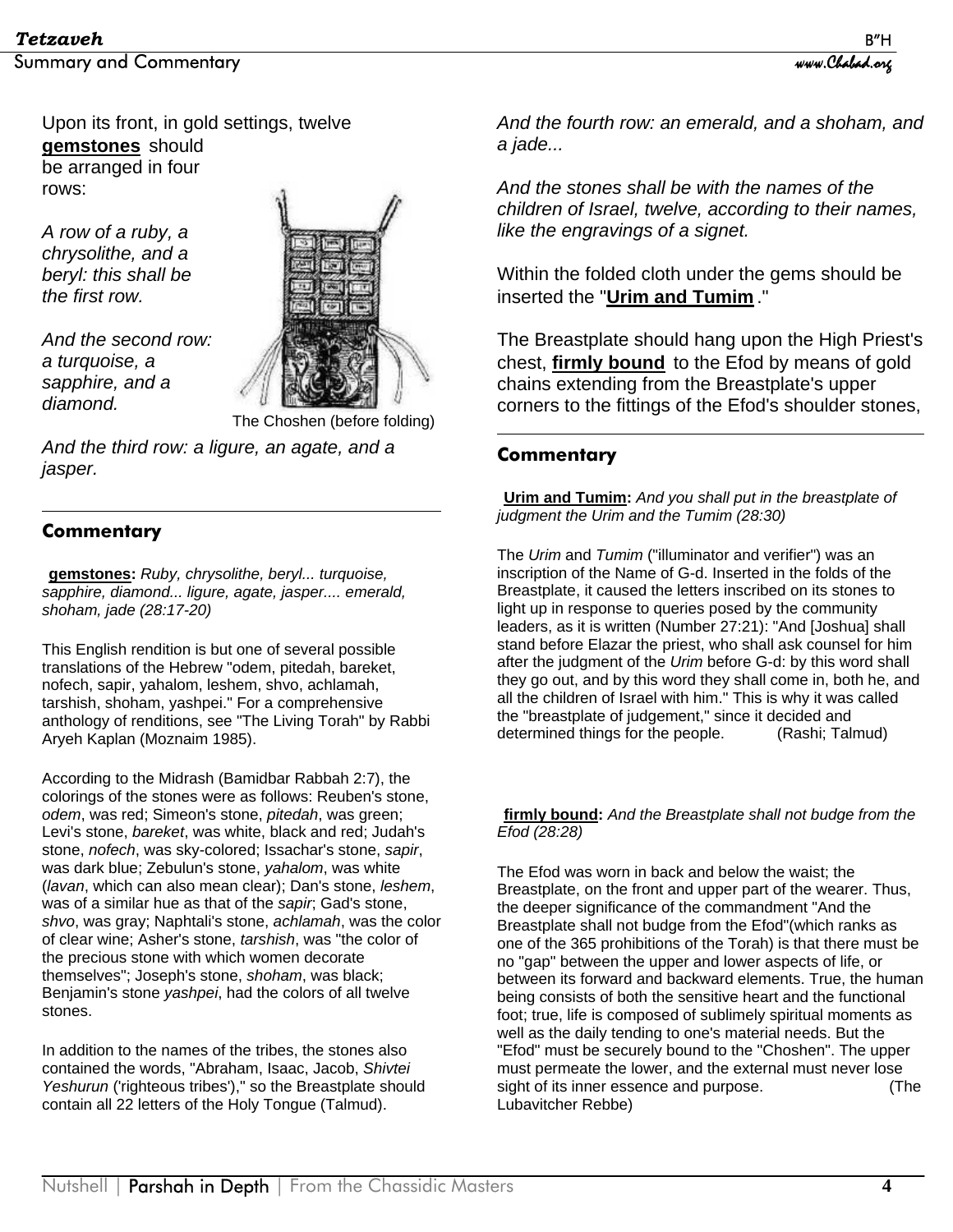and ribbons of blue wool binding golden rings on the Breastplate's lower corners to corresponding rings attached to the Efod's sash---this to ensure that "the Breastplate shall not budge from the Efod."

The twelve stones were each inscribed with the name of one of the twelve tribes of Israel:

*And Aaron shall bear the names of the children of Israel on the Breastplate of Judgment upon his heart, when he goes in to the holy place, for a perpetual remembrance before G-d.* 

#### **The Cloak and the Crown**

*And you shall make the cloak of the Efod all of blue [wool].* 

*There shall be a hole for the head in the middle... Beneath, upon the hem of it, you shall make pomegranates of blue, purple and scarlet, round about its hem; and bells of gold between them round about. A golden bell and a pomegranate, a golden bell and a pomegranate, upon the hem of the Mantle round about.*



The Cloak (*me'il*)

*It shall be upon Aaron when he comes to minister; and its sound shall be heard when he goes in to the holy place before G-d...* 



The fourth priestly garment commanded to Moses is the *Tzitz* ("crown")---a gold plate inscribed with the words "Holy to

G-d" that was affixed to the forehead of the Kohen Gadol. The Tzitz

#### **The Other Four Garments**

These four garments--Efod, Breastplate, Cloak and Crown- are exclusive to the High Priest. The other four should be worn by all Kohanim. These are:

The *Ketonet*: A tunic made of pure linen, covering the entire body from the neck to the feet, with sleeves reaching to the wrists.



The tunic

The *Mitznefet* or *Migba'at*: A long band of linen cloth that was wound around the head as a head covering. On the ordinary Kohen's head it was wound as a cone-shaped hat (*migbahat*), while the Kohen Gadol wore it as a broad, flat-topped turban (*mitznefet*).



The Turban, wound as a "Mitznefet" (left) for the Kohen Gadol and as a "Migba'at" (right) for the ordinary Kohen

The *Avnet*: A **long** cloth sash that was wound many times around the waist. The Kohen Gadol had two types of sashes: one of linen and multicolored wool with "embroidered work" for use throughout the year, and one of pure linen for the

#### **Commentary**

1

**long:** *And you shall make the Sash, embroidered work (28:39)* 

The Sash was 32 cubits (approximately 48 feet) long (Midrash; Maimonides). It was wound 32 times around the waist (Tosafot). Other say that it was 36 cubits long (Midrash). It was 2, 3 or 4 fingers wide (Maimonides; Kadmoniyot).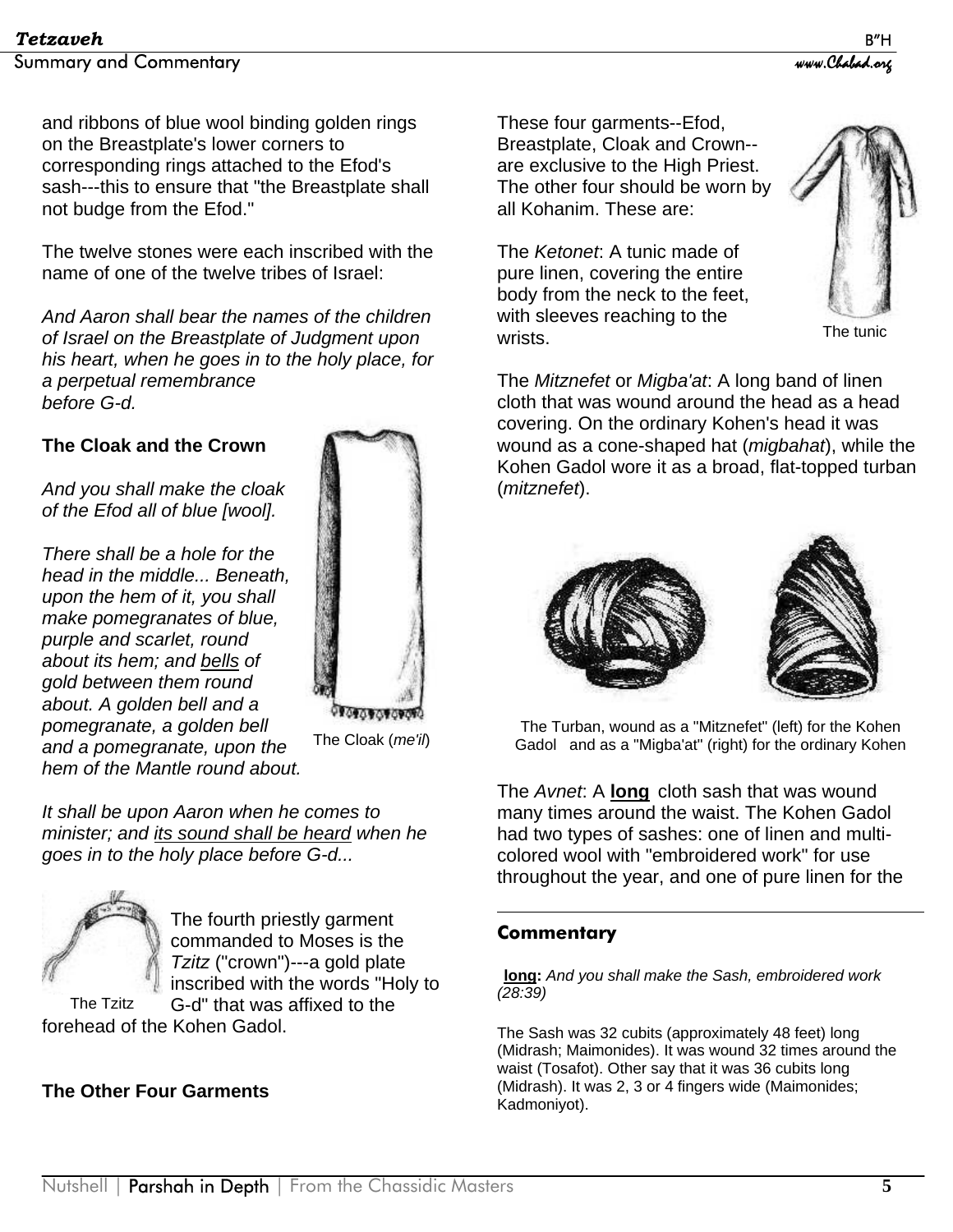Yom Kippur service. (The Torah does not specify how the ordinary Kohen's sash should be made; some say it was like the Kohen Gadol's year-round sash, while others say that it was like the one he wore on Yom Kippur).

The *Michnasayim*: "And you shall make them linen breeches to cover their nakedness; from the waist to the knees they shall reach."



*And you shall put these upon* 

*Aaron your brother, and his sons with him; and you shall anoint them, and consecrate them, and sanctify them, that they may minister to Me* . The Breeches

The priestly garments were worn as follows: The ordinary Kohen put on the Breeches, over which he wore the Tunic, and wound the Turban upon his head and the Sash around his waist.

#### $\overline{a}$ **Commentary**

*Me***:** *And [the priestly garments] shall be upon Aaron, and upon his sons, when they come in the Tent of Meeting, or when they come near to the Altar to minister in the holy place, that they bear not iniquity and die (28:43)* 

There was once a prince whose tutor would enter into the presence of the king on behalf of the prince; but the tutor was afraid of those who stood by the king lest one of them should attack him. What did the king do? He clothed him in his royal purple cloak, so that all who saw him might be afraid of him.

Similarly, Aaron used to enter [into the Divine Presence]... and had it not been for the many merits which entered with him and aided him, he would have been unable to go in, on account of the angels that were there. For this reason did G-d provide him garments after the pattern of the divine garments.... as it says (Isaiah 59:17): "And [Gd] donned righteousness as a coat of mail, and a helmet of salvation upon His head, and He put on garments of vengeance for clothing, and was clad with zeal as a mantle." (Midrash Rabbah)

(His feet remained bare under the floor-length tunic).

The Kohen Gadol first put on these four garments as worn by the ordinary Kohen (except that he wound his head-covering differently, as per above). Then, over the Tunic and Sash he draped the Cloak of blue wool---basically a long piece of cloth with a hole in the middle for the head, which hung down in front and in the back. The "Cloak" all but covered the Tunic, leaving only a narrow band exposed beneath its bell-trimmed hem.



The Kohanim in their Priestly Garments: the ordinary Kohen (left) and the Kohen Gadol, front and back (right)

Over the Cloak were tied the Efod (which left a portion of the Cloak exposed beneath it) and the Breastplate. The Crown was placed on Kohen Gadol's forehead, and fastened in place by means of blue wool ribbons extending over his Turban and around his temples to be tied behind the head.

*And they shall be upon Aaron, and upon his sons, when they come in the Tent of Meeting, or when they come near to the Altar to minister in the holy place, that they bear not iniquity and die. It shall* 

#### **Commentary**

1

*iniquity***:** *And Aaron shall bear the judgment of the children of Israel upon his heart before G-d continually (28:30)*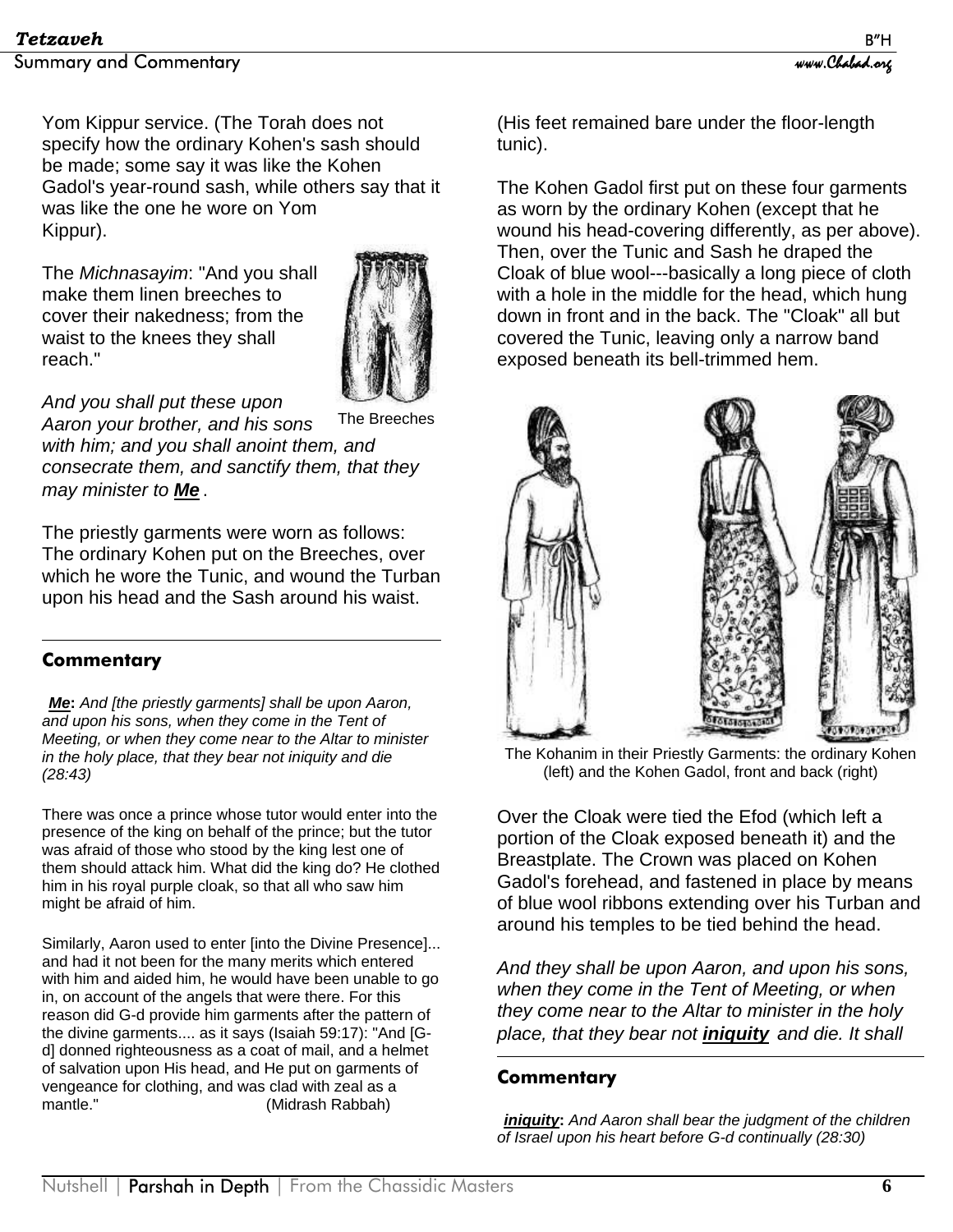*be an everlasting statute to him and his seed after him.*

### **Seven Days of Preparation**

Moses is then instructed to initiate Aaron and his sons into the priesthood.

Before the Tabernacle is to be "officially" erected, there should first come a seven-day training period. On these days, Moses himself is to assume the role of the Kohen, offering a series of sacrifices (an ox, two rams, and several types of unleavened bread prepared

#### **Commentary**

 $\overline{a}$ 

Why are the sections on sacrifices and the priestly vestments written next to each other? To teach you: as sacrifices make atonement, so do the priestly vestments make atonement.

The tunic atoned for bloodshed, for it is said, "And they killed a he-goat, and dipped the tunic in the blood" (Genesis 37:31).

The Breeches atoned for lewdness, as it is said, "And you shall make them linen breeches to cover the flesh of their nakedness" (Exodus 28:42).

The Turban made atonement for arrogance---let an article placed high up come and atone for an offence of hauteur.

The Sash atoned for [impure] meditations of the heart, beneath which it was placed.

The Breastplate atoned for neglect of civil laws, as it is said, "And you shall make a breastplate of judgment" (Exodus 28:15).

The Efod atoned for idolatry, as it is said, "Without *efod* or *teraphim*" (Hoseah 3:4).

The Cloak atoned for slander---let an article of sound (i.e., the bells on the Cloak's hem) atone for an offence of sound.

The Crown, worn on the forehead, atoned for brazenness... as it is written, "Yet you have a harlot's forehead" (Jeremiah 3:3). (Talmud, Zevachim 88b)

with olive oil) which Aaron and his sons are to bring on each of the seven days.

This, in addition to the Daily Offerings--which are to be brought every morning and afternoon upon the Altar: a yearling lamb, a tenth of an *eifah* of fine flour, a quarter-*hin* of finely-crushed olive oil and a quarter-*hin* of wine.

*This shall be a continual burnt offering throughout your generations at the door of the Tent of Meeting before G-d; where I will meet you, to speak there to you.* 

*There I will meet with the children of Israel, and it shall be sanctified by my glory...* 

*I will dwell among the children of Israel... And they shall know that I am the L-rd their G-d who brought them out of the land of Egypt, that I may dwell among them; I am the L-rd their G-d.* 

#### **The Golden Altar**

The last ten verses of Tetzaveh describe the Golden Altar (which was not included in the description of the other "vessels" of the Tabernacle in the previous Parshah):

*And you shall make an altar for the burning of incense; of shittim wood shall you make it. A cubit shall be the length of it and a cubit its breadth, foursquare shall it be, and two cubits shall be its height; the horns thereof shall be o the same.* 

*And you shall overlay it with pure gold , its top, and its sides round about, and its horns; and you shall make for it a rim of gold round about...*

#### **Commentary**

 $\overline{a}$ 

*pure gold***:** *And you shall make an altar for the burning of incense; of shittim wood shall you make it.... And you shall overlay it with pure gold (30:1-3)* 

Resh Lakish stated: The fires of hell have no power over the transgressors in Israel, as may be inferred from the Golden Altar: If the Golden Altar, on which [the layer of gold over the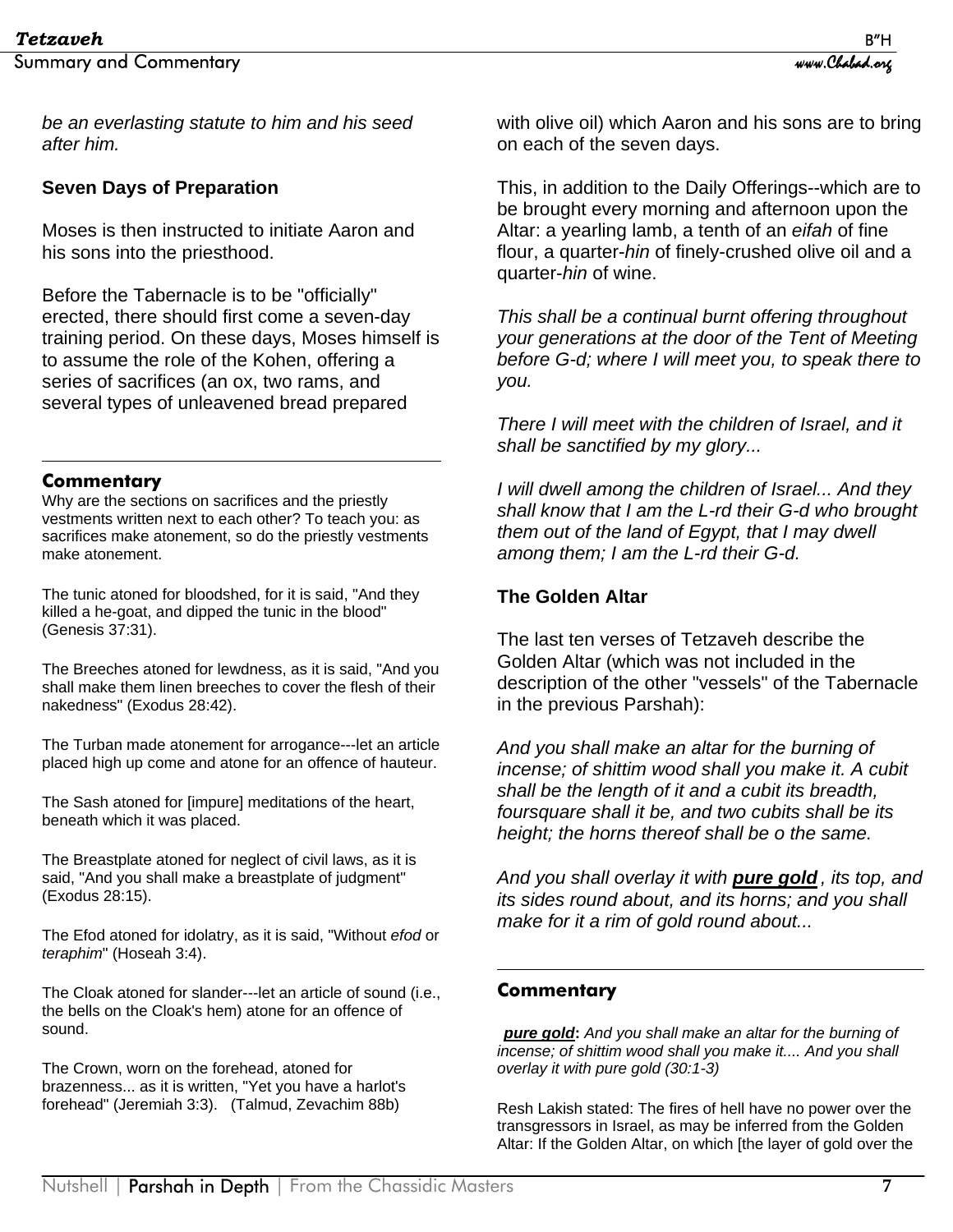Like the other Vessels, the Golden Altar should have rings and carrying poles to transport it. It should be placed in the center of the outer chamber of the Sanctuary, "before the Veil (*Parochet*) that is by the Ark of the Testimony." The Golden Altar should be used only for the twice-daily burning of the *Ketoret*:

*And Aaron shall burn upon it sweet incense every morning: when he dresses the lamps, he shall burn incense on it. And when Aaron lights the lamps at evening, he shall burn incense upon it, a perpetual incense before G-d throughout your generations.* 

Once a day each year, however, the Golden Altar served an additional function: On Yom Kippur, the High Priest sprinkled the blood of the day's special offerings on its "horns." "Once in the year shall he make atonement upon it throughout your generations: it is most holy to G-d."

#### **Parshat Zachor**

This being the Shabbat before Purim, on which we celebrate the foiling of Haman the Amalekite's plot to destroy the people of Israel, the weekly reading is supplemented by Parshat Zachor ("Remember") in which we are commanded to remember the evil of Amalek and to eradicate it from the face of the earth. The reading is from Deuteronomy 25:17-19):

*Remember what Amalek did to you on the road, on your way out of Egypt.* 

#### $\overline{a}$ **Commentary**

wood] was only of the thickness of a *dinar*, lasted for many years and the fire had no power over it, how much more would that be the case with the transgressors in Israel who are as full of good deeds as a pomegranate [is full with seed]. Talmud, Eruvin 19a)

*That he encountered you on the way and cut off those lagging to your rear, when you were tired and exhausted; he did not fear G-d.*

And it shall come to pass, when the L-rd your G-d has given you rest from all your enemies round about, in the land which the L-rd your G-d is giving you for an inheritance to possess it, that you shall obliterate the *memory* of Amalek from under the heavens. Do not forget.

#### **Commentary**

 $\overline{a}$ 

*encountered***:** *Remember what Amalek did to you on the road, on your way out of Egypt. That he encountered you on the way (Deuteronomy 25:17-18)* 

[The Hebrew word *karcha*, "encountered you," also translates "cooled you off". Thus the Midrash says:]

What is the incident (of Amalek) comparable to? To a boiling tub of water which no creature was able to enter. Along came one evil-doer and jumped into it. Although he was burned, he cooled it for the others.

So, too, when Israel came out of Egypt, and G-d rent the sea before them and drowned the Egyptians within it, the fear of them fell upon all the nations. But when Amalek came and challenged them, although he received his due from them, he cooled the awe of them for the nations of the world.

#### (Midrash Tanchuma)

Amalek is thus the essence of chutzpa, of completely irrational challenge to truth. There are challenges to the truth that are based on rational argument. There are evasions that arise from subjective motives and desires. But then there is "Amalek," who neutralizes the most compelling evidence and chills the most inspiring experience with nothing more than his cynicism and audacity.

There is only one way to defeat Amalek: to remember. Because his challenge is not rational, it cannot be rationally refuted; because it immune to feeling, it cannot be repelled by a rousing of emotion. To counteract Amalek's poison, one must call forth the souls reserves of supra-rational faith, instilled within it when it was first formed as a spark of the divine essence--a faith which, when remembered, can meet his every moral challenge. (The Chassidic Masters)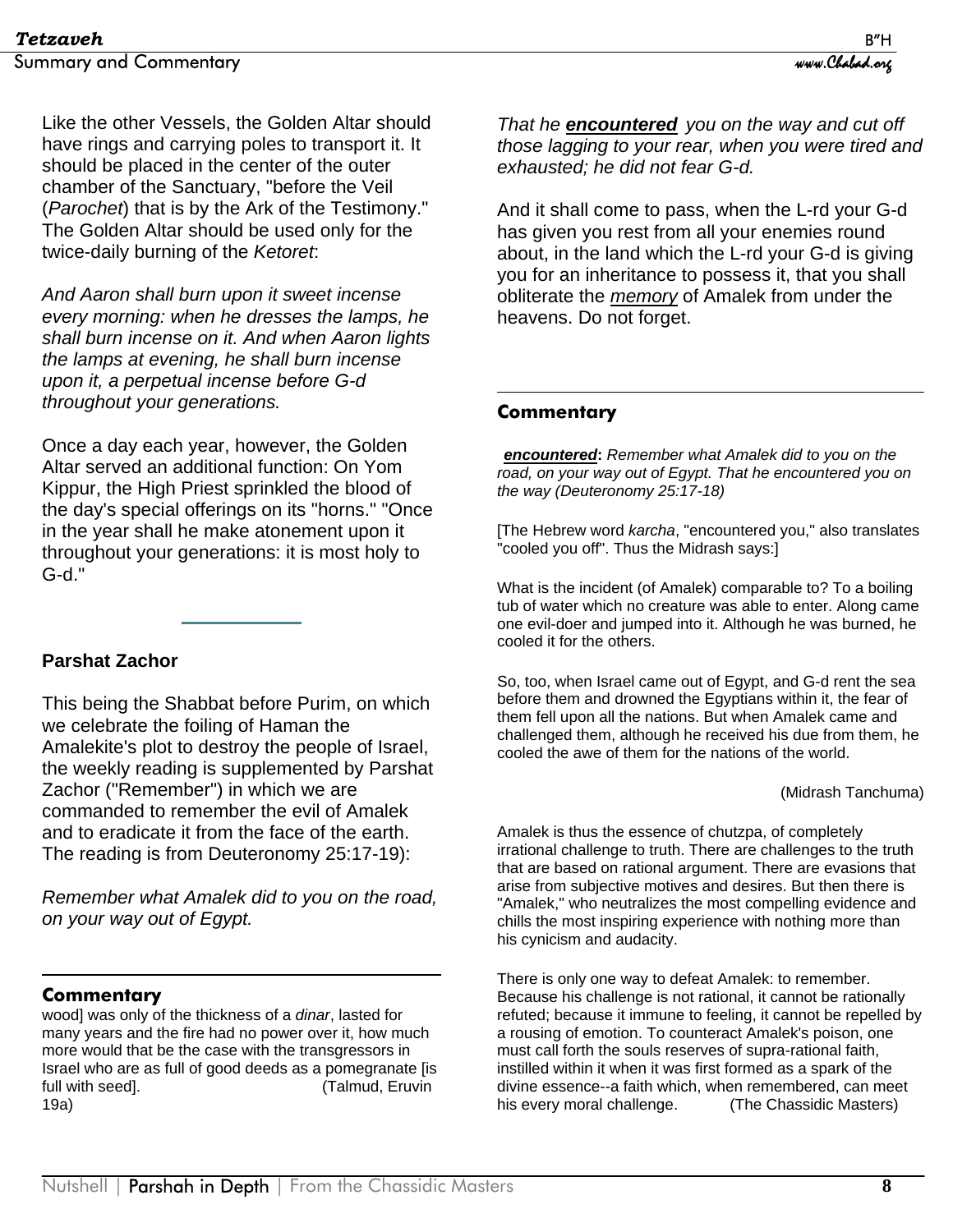### **Tetzaveh** B"H From the Chassidic Masters www.chabad.org

## Noise

#### Based on the teachings of the Lubavitcher Rebbe

A rich man once invited a beggar to share his meal.

The host settled quietly into his seat and tucked his linen napkin beneath his chin. The guest, finding himself supported by silken cushions instead of the usual hard bench, sighed in surprised pleasure; with much creaking and squeaking he burrowed into the chair, determined to savor its opulence to the utmost.

The soup arrived and proceeded to make its casual way down the rich man's gullet. Across the table, a frontal attack was being launched against the delicate china bowl; the heavy silver spoon clanged and swooped, carrying every precious drop of steaming gold to an audibly eager mouth. The subsequent assault on the steak platter was no less enthused. As the wealthy man silently ingested bite-sized pieces of meat, his dinner partner, a maelstrom of clattering knives and chomping jaws, ooh'd and ah'd his delighted way through the feast.

In the kitchen, the cook remarked to the butler: "At last, a man who appreciates fine cuisine! The master may be indifferent to the finer things in life, but his guest! What passion! How involved he is, how worshipful of quality. Now, here is a man with a sense of the sublime...."

"You are mistaken," countered the butler. "The very opposite is true. The rich man's tranquility indicates the depth of his involvement with his dinner, while the pauper's noisy excitement only underscores how alien all this is to him. To the rich man, luxury is the very essence of life; so he no more exclaims over it than you jump for joy upon finding yourself alive in the morning. But for the poor man, life is a boiled potato, and *this* is an other-worldly experience. All that noise you hear is the friction between his habitual self and the luxuriating self he is attempting to assume."

#### **The Hem**

Noise is the mark of resistance. Consider the sounds emitted by a log fire, a pile of burning straw, and an oil lamp. In each case, matter is succumbing to the energy locked within it. The log offers the most resistance, voicing its reluctance to part with its outer form with a noisy crackle and sudden explosions. The straw, not quite as physical as the log, protests with a whispering sizzle. And the oil in the lamp, the finest substance of the three, burns silently, freely yielding to the essence within.

Thus, Elijah the Prophet experienced G-d's immanence as "a small still voice." In his refined self, the material of the body did not resist the spirituality of the soul. Thus, he perceived the divine reality not in a norm-shattering storm, but in the same tranquil manner in which a person is aware of the life within him.

And yet, Aaron the *Kohen Gadol* (High Priest), the epitome of refinement and spirituality, is commanded to wear a robe with bells sewn onto its hem, so that "its sound shall be heard when he enters into the Holy before G-d." For the *Kohen Gadol* represents the entirety of Israel in his service of the Almighty, including those for whom connection to G-d is still a noisy struggle-the struggle to transcend their external, earth-bound selves and bring to light their true, inner identity.

Rabbi Israel Baal Shem Tov was once asked: Why do some of your disciples make such a ruckus while praying? They shout, they wave their arms, they virtually throw themselves about the room. Is this the appropriate way to commune with the Almighty?

The founder of Chassidism replied: Have you ever seen a drowning man? He shouts, he thrashes his arms, he struggles with the waves that threaten to claim him. Throughout the day, a person is swamped by the demands of his material existence; prayer is the attempt to break free of the engulfing waters that threaten to extinguish his spiritual life.

True, a noisy service of G-d is an indication that the person has not yet fully "arrived." Had he succeeded in transcending the mundane, his endeavor to draw close to the Almighty would be a tranquil one-his soul would strive upwards with a silent, frictionless flame. His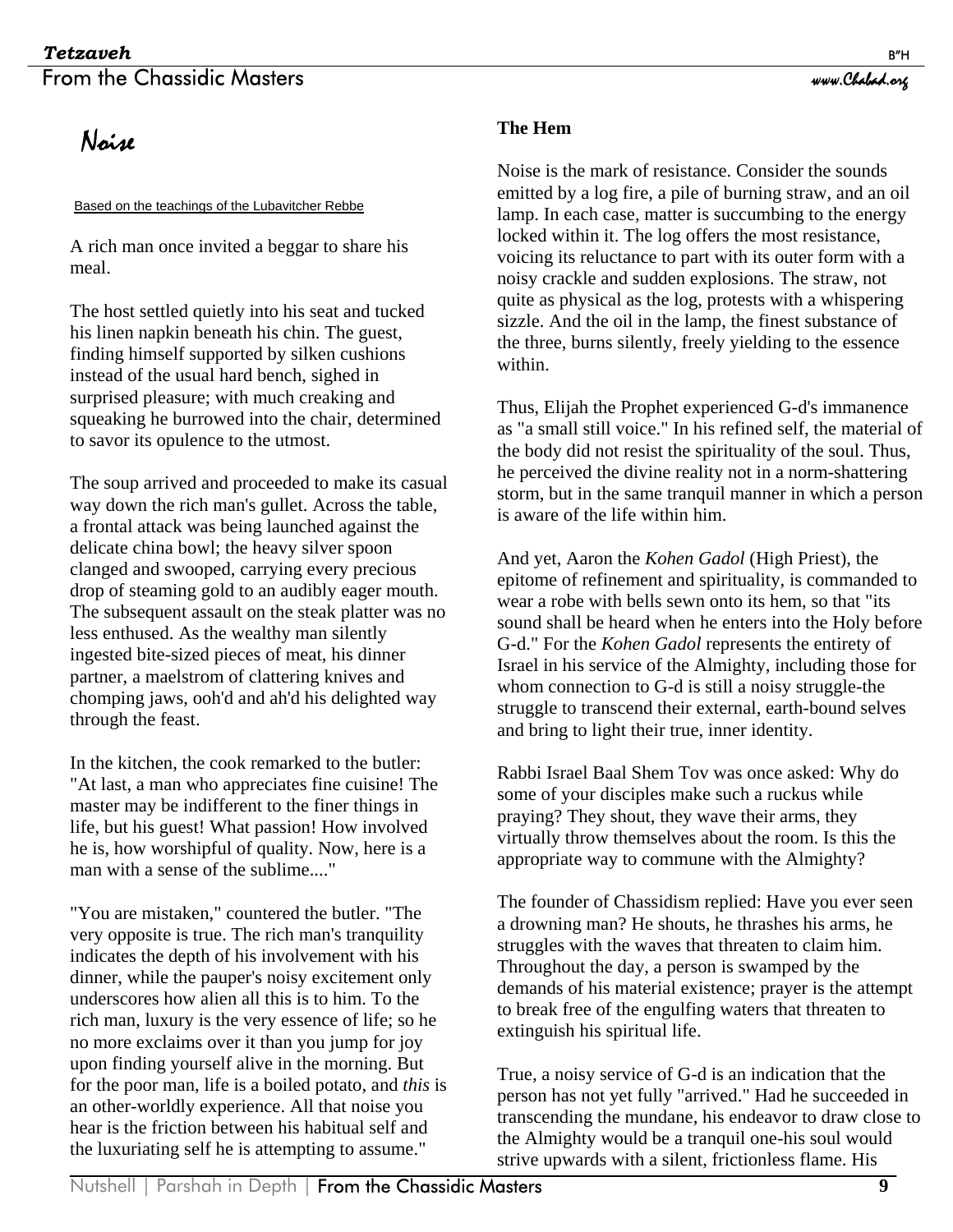#### **Tetzaveh** B"H From the Chassidic Masters www.chabad.org

tumultuous struggle reflects the fact that his spiritual self has not yet become the seat of his identity-that his "natural" self still lies with the material externalities of life. Nevertheless, this is a healthy sign: he has not succumbed. He is straining to free himself of the confining envelope of his material being, straining to rise above his presently defined self.

So the bells on the hem of the *Kohen Gadol*'s robe are an indispensable part of his divine service. "Its sound shall be heard when he enters into the holy before G-d," commands the Torah, "lest he die." Were he to disclaim the lowly "hem" of the nation he represents, he would be violating the very essence of his mission. Were his service of the Almighty not to embody the struggles of his imperfect brethren, it would have no place in Gd's inner sanctum.

#### **Apples and Pomegranates**

In light of the above, we can understand the deeper significance of the debate between two of our sages regarding the bells and pomegranates on the *Kohen Gadol*'s robe.

The debate addresses the question of how to interpret the word *b'tocham*, which translates either as "between them" or, in a more literal rendering, "within them." Does the Torah command to "make upon its hem pomegranates... and bells of gold *between* them" or to fix the "bells of gold *within* them"?

Rashi, in his commentary on the verse, maintains that the bells were "between them... between each two pomegranates a bell was attached and hanging on the hem of the robe." Nachmanides disagrees. "I don't know why the master [Rashi] made the bells separate, a bell between two pomegranates," he writes. "According to this, the pomegranates served no function. And if they were there for beauty, then why were they made as hollow pomegranates? They should have been made as golden apples.... Rather, [the bells] were literally *within* them, for the pomegranates were hollow-like small, unopened pomegranates-and the bells were contained within them...."

The later commentaries enter into the debate. "Why does [Nachmanides] favor apples over pomegranates?" wonders Rabbi Elijah Mizrachi. Other commentaries explain that Nachmanides' difficulty with Rashi's interpretation is that the hollow form of the pomegranate (Rashi himself also says that they were "round and hollow") indicates that they served a functional rather than decorative purpose; but what does Nachmanides mean when he says that "if they were there for beauty... they should have been made as golden apples"?

Indeed, the *menorah* was decorated with spheres resembling apples whose sole purpose was for beauty. Perhaps Nachmanides derives from this that in the making of the Sanctuary and its accessories, the decorative fruit of choice was the apple. But this itself requires explanation. Why apples? And why, according to Rashi, was the menorah beautified with apples and the *Kohen Gadol*'s robe with pomegranates?

#### **Insulated Deeds**

Both the apple and the pomegranate are representative of the Jewish people. The Torah likens Israel to an "apple" ("Like an apple among the trees of the wood, so is my beloved"-Song of Songs 2:2) as well as to a "pomegranate" ("Your lips are like a thread of scarlet, and your mouth is comely; your temple is like a piece of pomegranate within your locks"-ibid., 4:3). But while the apple represents Israel in a virtuous state, the pomegranate refers to the "hollow" or "empty ones amongst you." As interpreted by the Talmud, the verse "your temple is like a piece of pomegranate" comes to say that "even the empty ones amongst you are full of good deeds as a pomegranate [is full of seeds]." (*Raka*, the Hebrew word used by the verse for "temple" is related to the word *reik*, "empty." Thus "your temple" is homiletically rendered "the empty ones amongst you.")

The pomegranate is more than a model of something that contains many particulars. On a deeper level, this metaphor also addresses the paradox of how an individual may be "empty" and, at the same time, be "full of good deeds as a pomegranate."

The pomegranate is a highly "compartmentalized" fruit. Each of its hundreds of seeds is wrapped in its own sack of flesh and is separated from its fellows by a tough membrane. In the same way, it is possible for a person to